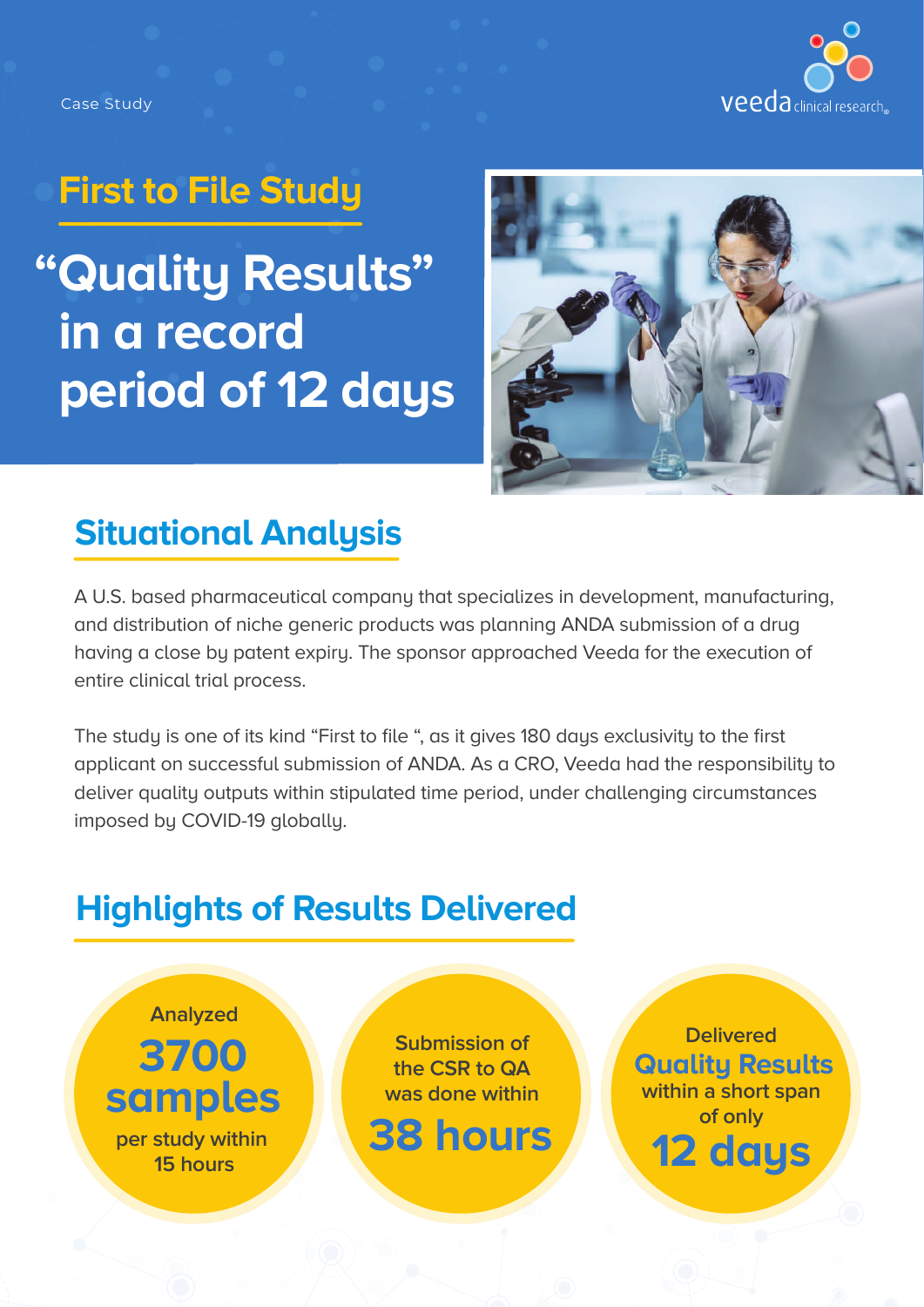### **Challenges**

There were major challenges faced by the Project management, Clinical & Bio analytical teams at every stage starting from shipment of RLD to dispatching of final report:



### **Project Management Challenges**

In first to file studies the timelines are always very tight. The very first challenge was to closely keep an update on the launch of RLD date. Getting approval from local authorities to conduct the study with a large sample size. Ensuring functioning of logistics amidst challenging cross border movement situation



#### **Clinical Challenges**

Training of staff under COVID-19 situation, housing large number of volunteers & intense monitoring of the dosing process



#### **Bio analytical Challenges**

Successfully completing the sample analysis without affecting the other ongoing studies. Optimising the utilization of LC-MS machines, in accordance with various changes in process planning due to delayed arrival of Plasma Samples

### **Action Plan**

- Entire team of Doctors, PMs & Project Coordinators were tirelessly working on emergency response strategies to ensure the timeliness delivery of results **1.**
- We conducted this study at our Mehsana facility to ensure safety of our volunteers and employees, as Ahmedabad was going through a tough COVID situation. We were granted study conduction permission after a thorough inspection of the entire facility **2.**
- Staff to volunteer ratio was kept 1:1 in order to avoid any delays/error in dosings. Clinical team made sure they had a backup of volunteers in case of any adversities. All the volunteers were screened before time, the team also ensured the screening and readiness of back-up volunteers in order to have a smooth clinical and dosing process **3.**